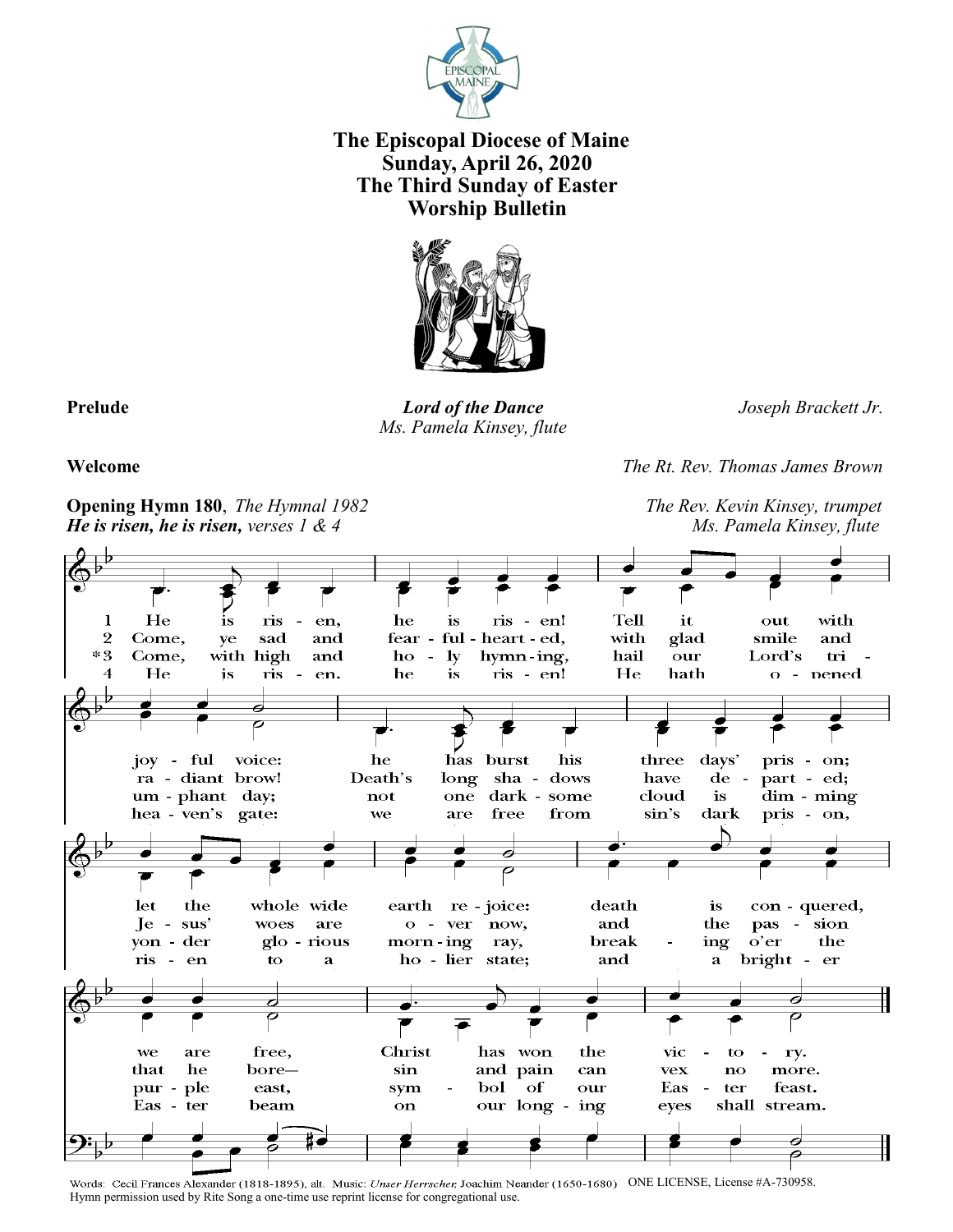### **The Opening Acclamation** *The Rev. Lauren Kay*

*Presider:* Alleluia, Christ is risen! *People:* **The Lord is risen indeed. Alleluia!**

*Presider may use the following:* Jesus said, "The first commandment is this: Hear, O Israel: The Lord your God is the only Lord. Love the Lord your God with all your heart, with all your soul, with all your mind, and with all your strength. The second is this: Love your neighbor as yourself. There is no commandment greater than these." *Mark 12:29-31*

*Presider:* The Lord be with you. *People:* **And also with you.** *Presider:* Let us pray.

O God, whose blessed Son made himself known to his disciples in the breaking of bread: Open the eyes of our faith, that we may behold him in all his redeeming work; who lives and reigns with you, in the unity of the Holy Spirit, one God, now and for ever **Amen.**

# **The First Lesson: The Acts of the Apostles 2:14a, 36-41** *The Ven. Aaron Perkins*

Peter, standing with the eleven, raised his voice and addressed the crowd, "Let the entire house of Israel know with certainty that God has made him both Lord and Messiah, this Jesus whom you crucified."

Now when they heard this, they were cut to the heart and said to Peter and to the other apostles, "Brothers, what should we do?" Peter said to them, "Repent, and be baptized every one of you in the name of Jesus Christ so that your sins may be forgiven; and you will receive the gift of the Holy Spirit. For the promise is for you, for your children, and for all who are far away, everyone whom the Lord our God calls to him." And he testified with many other arguments and exhorted them, saying, "Save yourselves from this corrupt generation." So those who welcomed his message were baptized, and that day about three thousand persons were added.

*Reader:* Here ends the reading.

# **Psalm 116: 1-3, 10-17** *Mr. Benjamin Cooke*

- 1 I love the Lord, because he has heard the voice of my supplication, \* because he has inclined his ear to me whenever I called upon him.
- 2 The cords of death entangled me; the grip of the grave took hold of me; \* I came to grief and sorrow.
- 3 Then I called upon the Name of the LORD: \* "O Lord, I pray you, save my life."
- 10 How shall I repay the LORD \* for all the good things he has done for me?
- 11 I will lift up the cup of salvation \* and call upon the Name of the LORD.
- 12 I will fulfill my vows to the LORD  $*$ in the presence of all his people.
- 13 Precious in the sight of the LORD \* is the death of his servants.

**The Collect** *The Rev. Lauren Kay*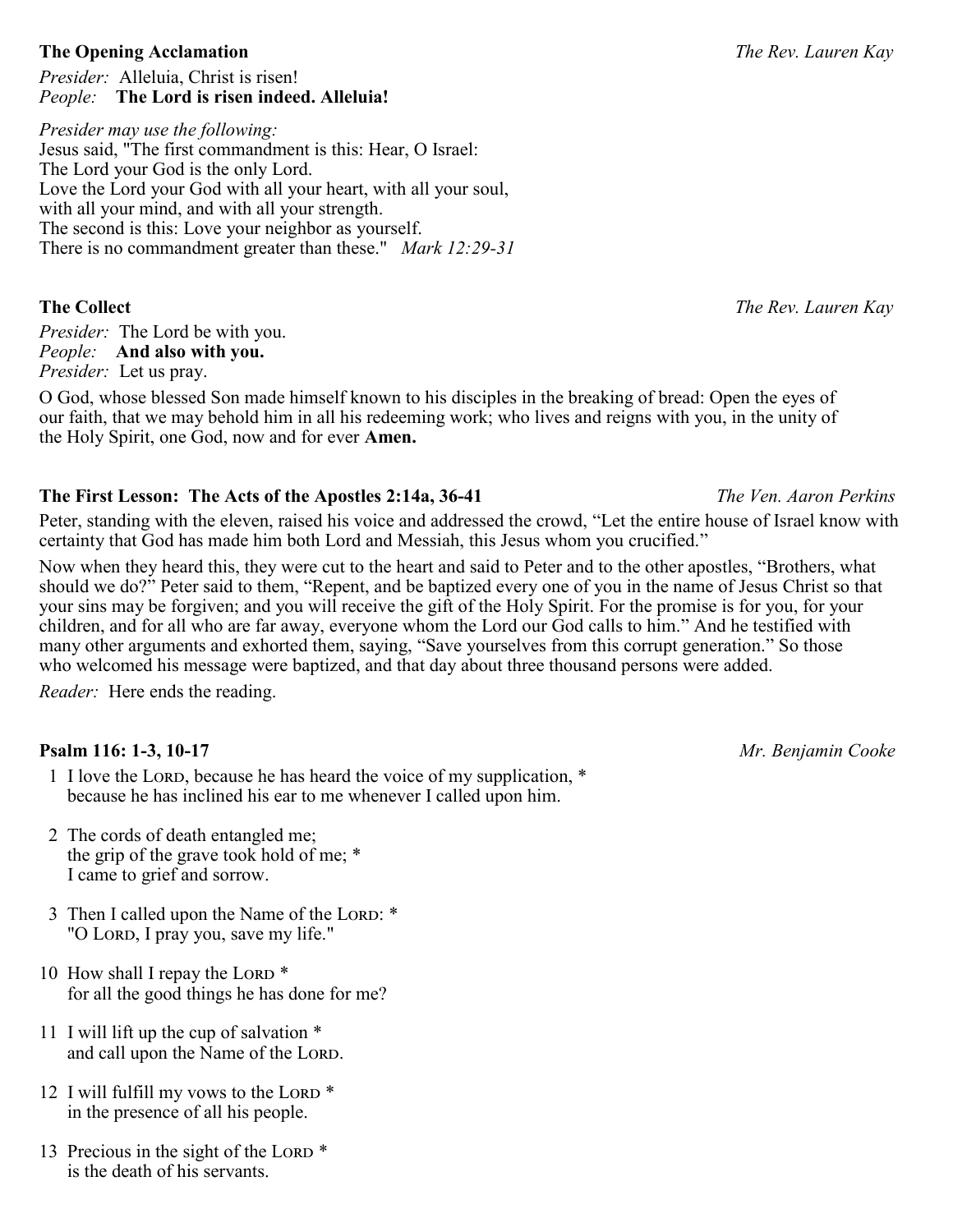- 14 O Lord, I am your servant; \* I am your servant and the child of your handmaid; you have freed me from my bonds.
- 15 I will offer you the sacrifice of thanksgiving \* and call upon the Name of the LORD.
- 16 I will fulfill my vows to the LORD  $*$ in the presence of all his people,
- 17 In the courts of the LORD's house, \* in the midst of you, O Jerusalem. Hallelujah!



### **The Gospel Lesson: Luke 24:13-35** *The Rev. Robert Laite, Jr.*

Now on that same day two of Jesus' disciples were going to a village called Emmaus, about seven miles from Jerusalem, and talking with each other about all these things that had happened. While they were talking and discussing, Jesus himself came near and went with them, but their eyes were kept from recognizing him. And he said to them, "What are you discussing with each other while you walk along?" They stood still, looking sad. Then one of them, whose name was Cleopas, answered him, "Are you the only stranger in Jerusalem who does not know the things that have taken place there in these days?" He asked them, "What things?" They replied, "The things about Jesus of Nazareth, who was a prophet mighty in deed and word before God and all the people, and how our chief priests and leaders handed him over to be condemned to death and crucified him. But we had hoped that he was the one to redeem Israel. Yes, and besides all this, it is now the third day since

these things took place. Moreover, some women of our group astounded us. They were at the tomb early this morning, and when they did not find his body there, they came back and told us that they had indeed seen a vision of angels who said that he was alive. Some of those who were with us went to the tomb and found it just as the women had said; but they did not see him." Then he said to them, "Oh, how foolish you are, and how slow of heart to believe all that the prophets have declared! Was it not necessary that the Messiah should suffer these things and then enter into his glory?" Then beginning with Moses and all the prophets, he interpreted to them the things about himself in all the scriptures.

As they came near the village to which they were going, he walked ahead as if he were going on. But they urged him strongly, saying, "Stay with us, because it is almost evening and the day is now nearly over." So he went in to stay with them. When he was at the table with them, he took bread, blessed and broke it, and gave it to them. Then their eyes were opened, and they recognized him; and he vanished from their sight. They said to each other, "Were not our hearts burning within us while he was talking to us on the road, while he was opening the scriptures to us?" That same hour they got up and returned to Jerusalem; and they found the eleven and their companions gathered together. They were saying, "The Lord has risen indeed, and he has appeared to Simon!" Then they told what had happened on the road, and how he had been made known to them in the breaking of the bread.

*Presider:* Here ends the reading.

*Presider: Let us use these words of the Nicene Creed to profess our Christian faith, as we continue to grow to understand it.*

**We believe in one God, the Father, the Almighty, maker of heaven and earth, of all that is, seen and unseen.**

**The Sermon** *The Rt. Rev. Thomas James Brown*

**The Nicene Creed** *The Rev. Kevin Kinsey*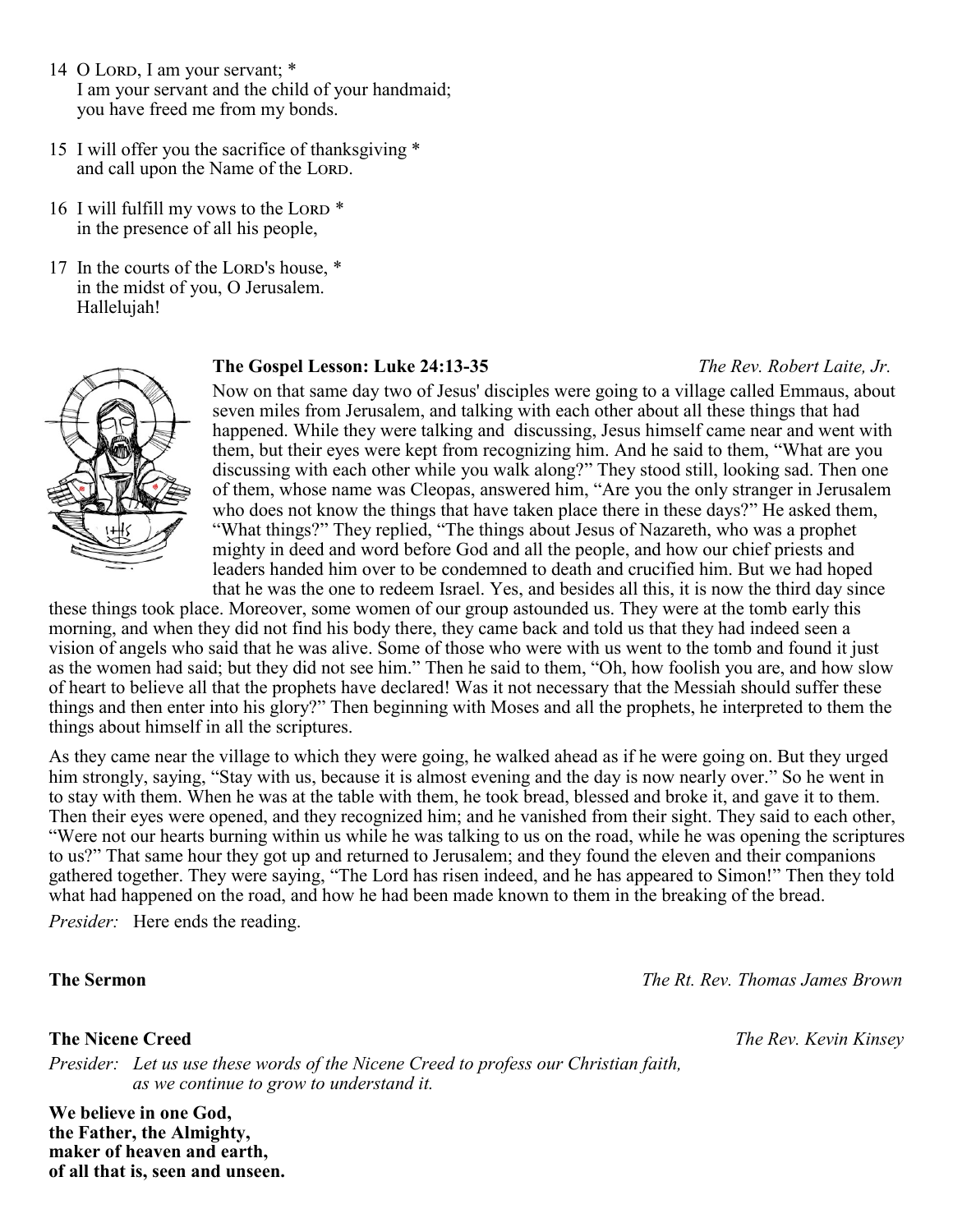**We believe in one Lord, Jesus Christ, the only Son of God, eternally begotten of the Father, God from God, Light from Light, true God from true God, begotten, not made, of one Being with the Father. Through him all things were made. For us and for our salvation he came down from heaven: by the power of the Holy Spirit he became incarnate from the Virgin Mary, and was made man. For our sake he was crucified under Pontius Pilate; he suffered death and was buried. On the third day he rose again in accordance with the Scriptures; he ascended into heaven and is seated at the right hand of the Father. He will come again in glory to judge the living and the dead, and his kingdom will have no end.**

**We believe in the Holy Spirit, the Lord, the giver of life, who proceeds from the Father and the Son. With the Father and the Son he is worshipped and glorified. He has spoken through the Prophets. We believe in one holy, catholic and apostolic Church. We acknowledge one baptism for the forgiveness of sins. We look for the resurrection of the dead, and the life of the world to come. Amen.**

O God the Father of our Lord Jesus Christ, *Mr. Benjamin Cooke and Theresa Cooke* in whom you chose us, before the foundation of the world, and destined us in love to be your own: help us to pray for all your children. For the life and health of the world; that your peace may be known and may prevail. Lord, hear us. **Lord, graciously hear us.**

For all who suffer sickness, death or loss; that they may know the hope to which you call us. Lord, hear us. **Lord, graciously hear us.**

For all who exercise rule and authority; that they may acknowledge your power. Lord, hear us. **Lord, graciously hear us.**

For the Church which is Christ's body; that it may live for the praise of your glory. Lord, hear us. **Lord, graciously hear us.**

 *Intercession Form 2,* **Prayers of the People** *The Scottish Episcopal Church, adapted*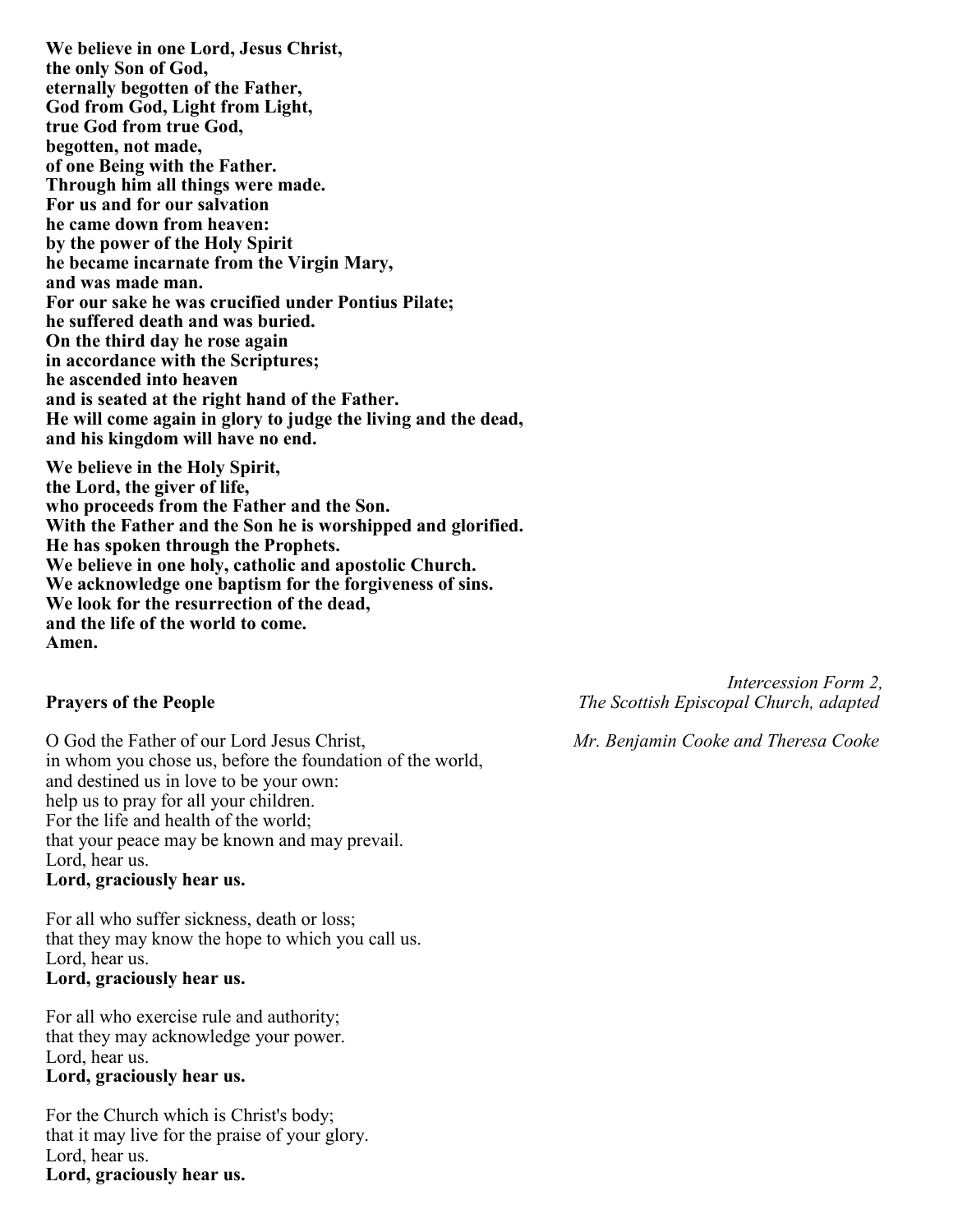O God, your unfailing providence sustains the world we live in and the life we live: Watch over those, both night and day, who work so others can rest, grant that we may never forget that our common life depends upon each other's toil; through Jesus Christ our Lord. **Amen.**

### **Introduction to Confession** *The Ven. Aaron Perkins*

Return to the Lord, who will have mercy: to our God, who will richly pardon. *Isaiah 55:7*

*A time of silence is kept* 

### **The Confession**

**Almighty God, our heavenly Father, we have sinned in thought and word and deed, through negligence, through weakness, through our own deliberate fault. We are truly sorry and repent of all our sins. For the sake of your Son Jesus Christ who died for us, forgive us all that is past; and grant that we may serve you in newness of life to the glory of your name. Amen.**

May God, who is both power and love, forgive you and free you from your sins, heal and strengthen you by the Spirit, and raise you to new life in Christ our Lord. **Amen.**

Jesus said to the disciples: 'Peace I leave with you; my peace I give to you. Do not let your hearts be troubled, neither let them be afraid.' *John 14:27* 

*Presider:* The peace of the Risen Christ be always with you. *People:* **And also with you.**

Let us greet one another with the sign of peace by texting a few of our friends, people *we sit near when in church, family and friends far and wide!* 

### **The Offertory Sentence** *The Rev. Lauren Kay*

On this day the Holy One has acted; we will rejoice and be glad in it. Give thanks to God who is good; God's mercy endures for ever. *Psalm 118:24, 29, Order of St. Helena*

**The Absolution** *The Rev. Lauren Kay*

**The Peace** *The Rev. Lauren Kay*

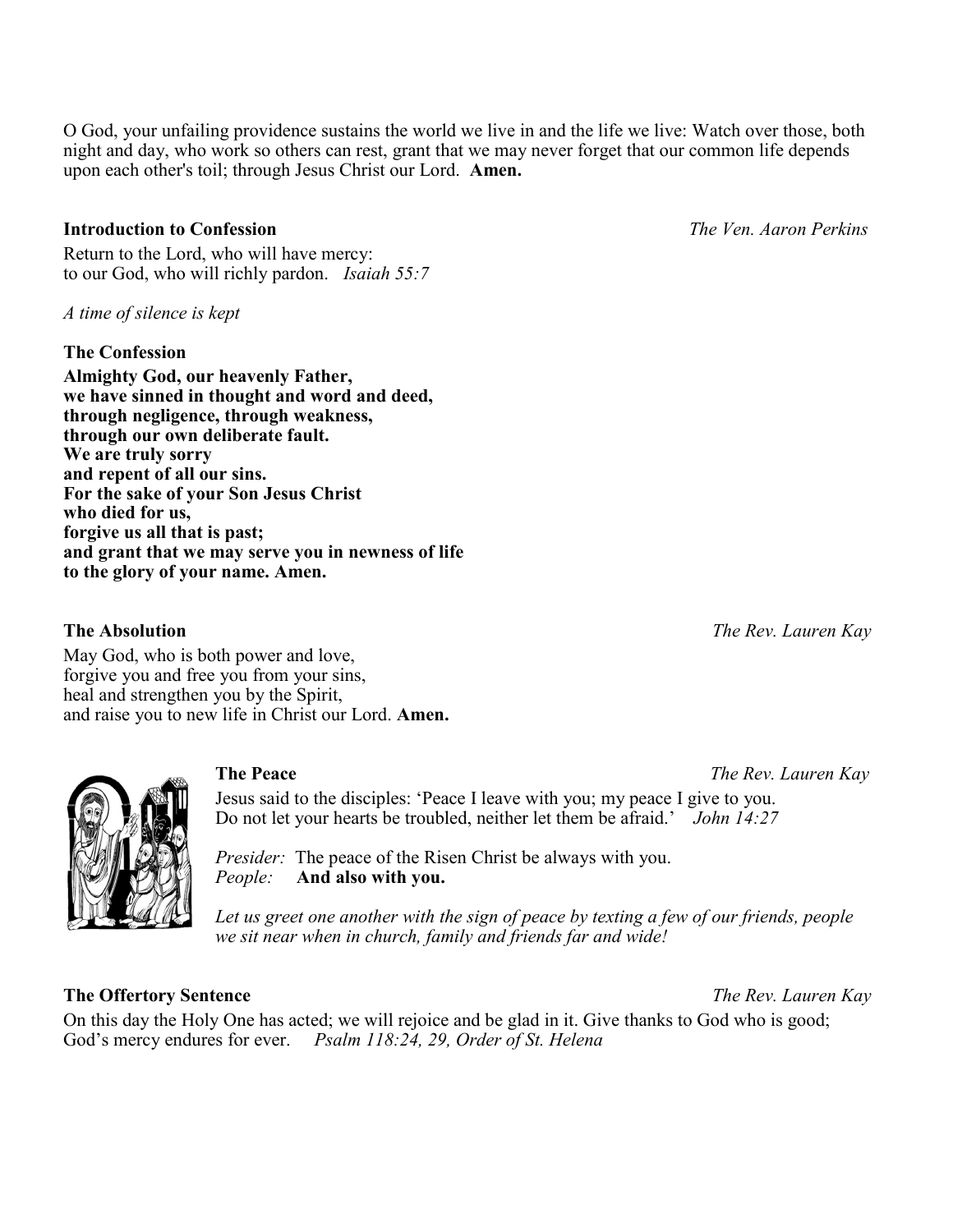*I, the Lord of sea and sky, verses 1 & 2 Ms. Pamela Kinsey and The Rev. Kevin Kinsey, vocals*

**Offertory Hymn 812,** *Wonder, Love, and Praise* Ms. Pamela Kinsey, organ



Words: Daniel L. Schutte, Music: Daniel L. Schutte ONE LICENSE, License #A-730958. Hymn permission used by Rite Song a onetime use reprint license for congregational use.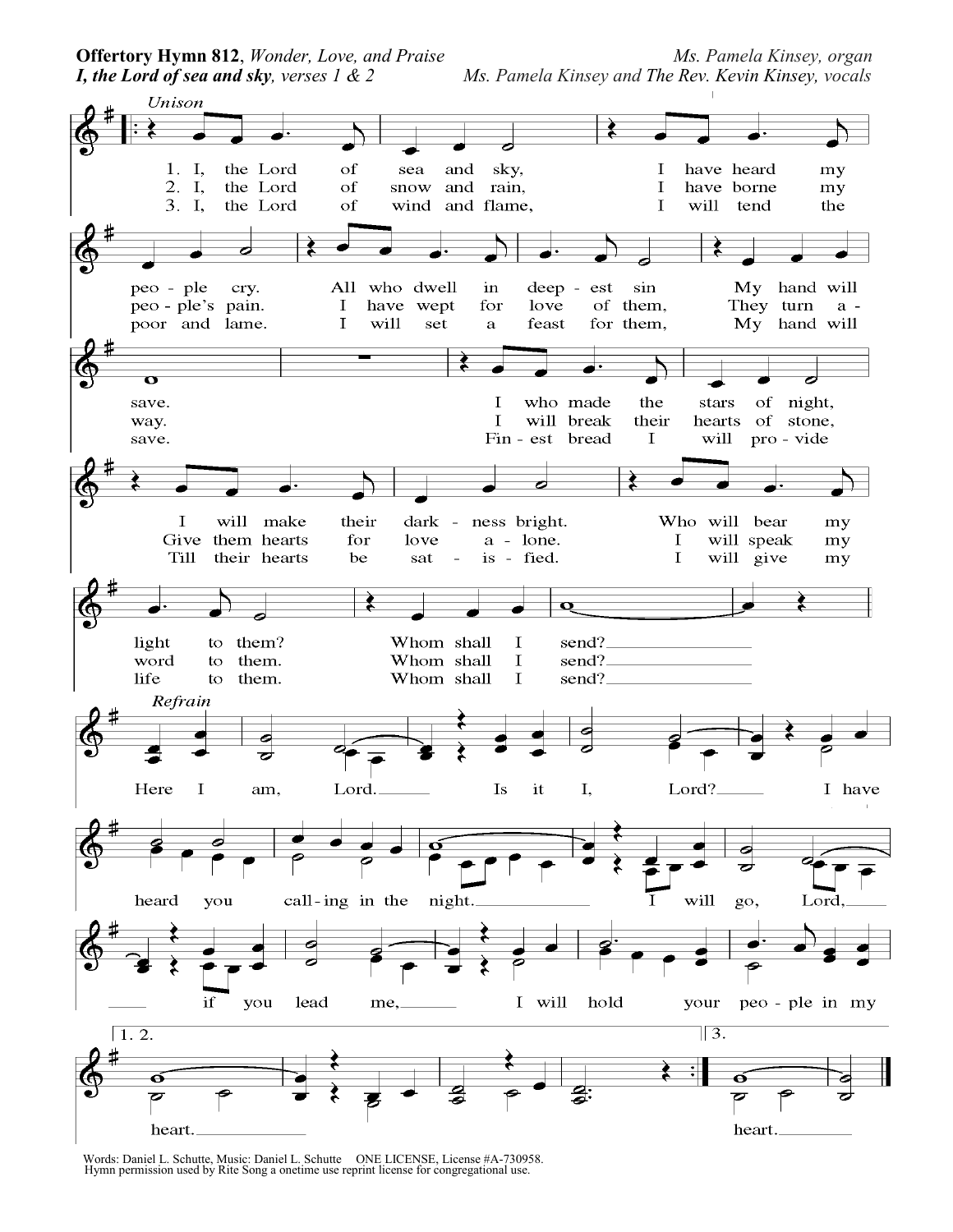**Eucharist Prayer for Eastertide** *Eucharistic Prayer IV, The Scottish Episcopal Church, adapted*

*Presider:* God be with you. *The Rev. Dr. Nina Pooley People:* **And also with you.** *Presider:* Lift up your hearts. *People:* **We lift them to our God.** *Presider:* Let us give thanks to the Holy One. *People:* **It is right to give God thanks and praise.**

Worship and praise belong to you, Author of all being. Your power sustains us, your love restores our broken world. Creating God, you are unceasingly at work, bringing order from chaos and filling emptiness with life. Christ, raised from the dead, proclaims the dawn of hope. Jesus lives in us that we may walk in light.

Your Spirit is fire in us, your breath is power to purge our sin and warm our hearts to love. As children of your redeeming purpose, freed by Christ who burst from the tomb and opened the gate of life, we offer you our praise, with angels and archangels and the whole company of heaven, singing the hymn of your unending glory:

**Sanctus Holy, holy, holy Lord, God of power and might, Heaven and earth are full of your glory. Hosanna in the highest, Blessed is the one who comes in the name of the Lord. Hosanna in the highest.**

Praise and thanksgiving be to you, Gracious God, for by the Cross, eternal life is ours and death is swallowed up in victory. In the first light of Easter, glory broke from the tomb and changed the women's sorrow into joy. From the Garden the mystery dawned the one whom they loved was not lost to them. Jesus is with us now in every place for ever.

Before he was given up to suffering and death, at supper with his disciples Jesus took bread and offered you thanks. He broke the bread, and gave it to them, saying: "Take, eat. This is my Body: it is broken for you." After supper, he took the cup, he offered you thanks, and gave it to them saying: "Drink this, all of you. This is my Blood of the new covenant; it is poured out for you, and for all, that sins may be forgiven. Do this in remembrance of me."

So, as we do what he told us, **we open our hearts to him; we remember how he died and rose again to live now in us.**

Together with him we offer you these gifts: **in them we give you ourselves.**

Hear us, most merciful God, and send your Holy Spirit upon us and upon this bread and this wine, that they may be the Body and Blood of your Son. Kindle the fire of your love in us, and renew us for the service of your Kingdom.

Help us, who are baptized into the fellowship of Christ's Body, to live and work to your praise and glory; that we may grow together in unity and love and at the last, in your new creation, we may join the company of apostles, prophets, and all our brothers and sisters living and departed. All this we ask through our Redeemer, Jesus Christ. By him, and with him, and in him, in the unity of the Holy Spirit, all honor and glory is yours, Almighty Father, now and forever. **AMEN.**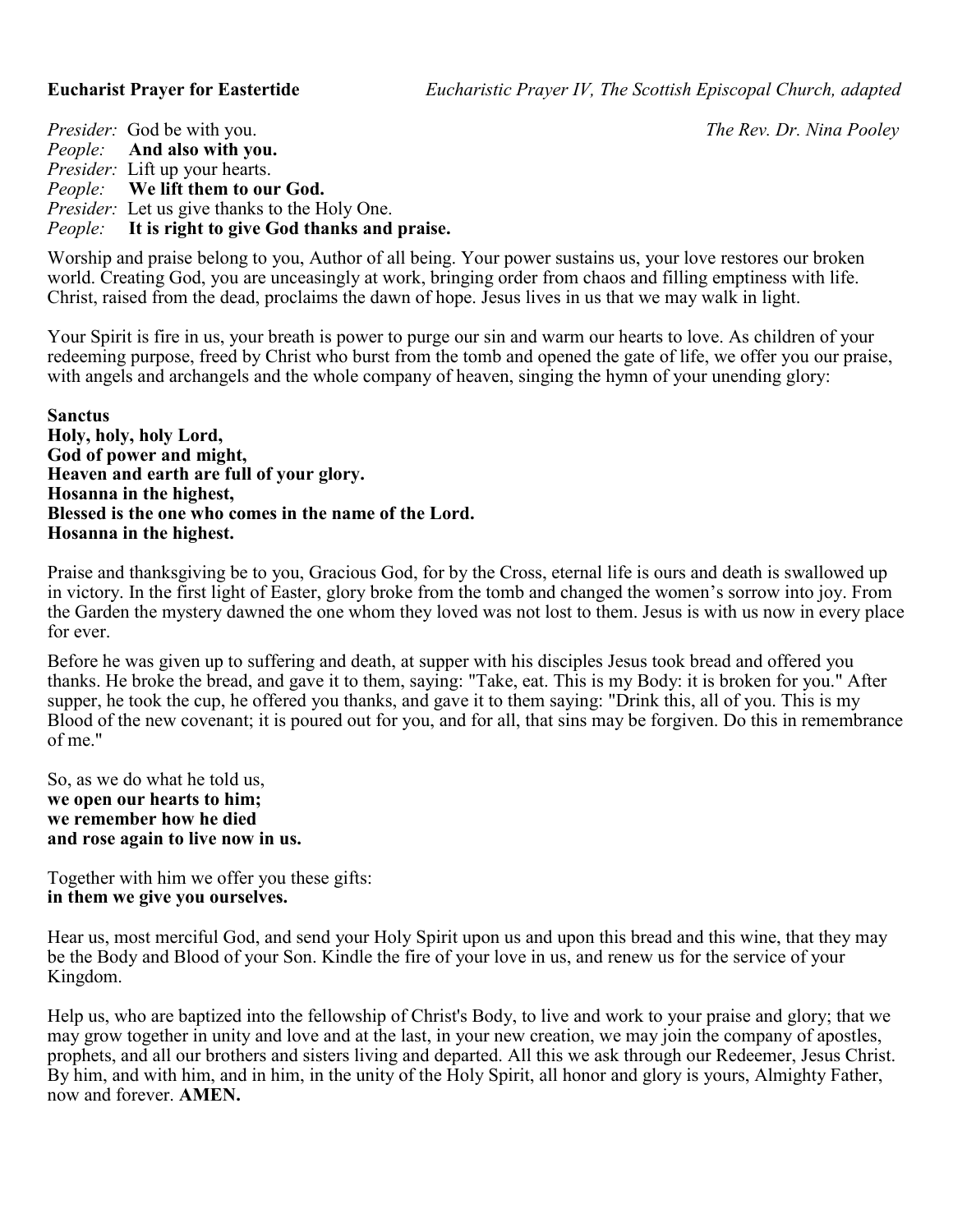As our Savior Christ has taught us, we now pray,

**Our Father in heaven, hallowed be your Name, your kingdom come, your will be done, on earth as in heaven. Give us today our daily bread. Forgive us our sins, as we forgive those who sin against us. Save us from the time of trial, and deliver us from evil. For the kingdom, the power, and the glory are yours, now and for ever. Amen***.*

### **The Fraction** *The Rev. Dr. Nina Pooley*

*Presider:* Be present with us, O Christ, *People:* **And be known to us in the breaking of the bread.**

The Gifts of God for the People of God.

 *Mr. Benjamin Cooke*

My brother and sisters, a spiritual communion is a personal devotional that anyone can pray at any time to express their desire to receive Holy Communion in this moment, but in which circumstances impede them from actually receiving Holy Communion.

> *Prayer of St. Alphonsus de Liguori, 1696-1787, adapted for congregational use*

Since now we are apart, let us pray: *Mr. Benjamin Cooke*

**Jesus, we believe that you are truly present in the Blessed Sacrament of the Altar. We love you above all things, and long for you in our souls. While we cannot now receive you sacramentally, come spiritually into our hearts.**

**As though you have already come, we embrace you and unite ourselves entirely to you; never permit us to be separated from you. Amen.**

# **The Invitation** *The Rev. Dr. Nina Pooley*

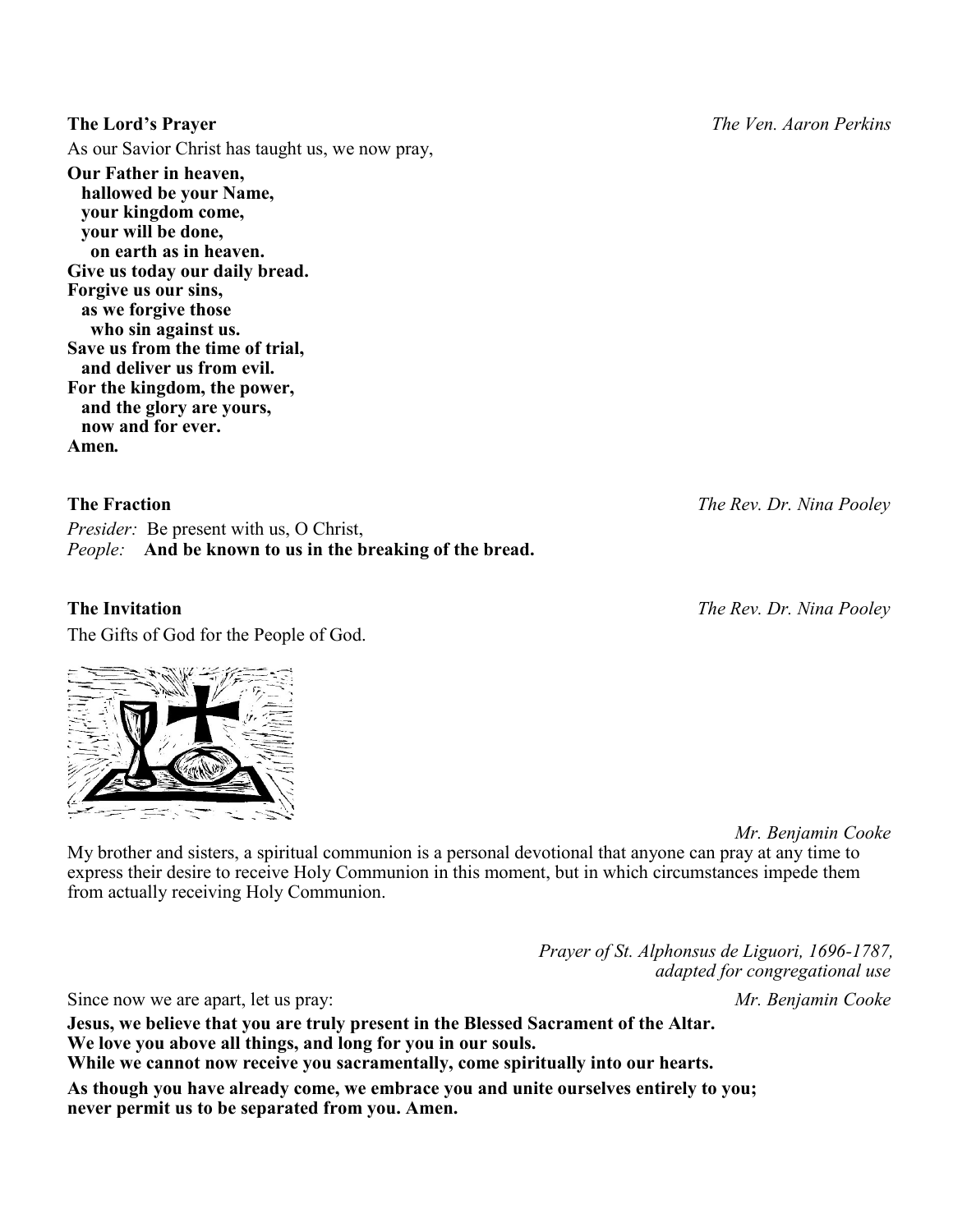

**Post Communion Prayer** *The Rev. Lauren Kay* Let us pray. **Risen Christ, be present with us in all that we do; be our companion in the way, kindle our hearts, and awaken hope, that we may know you as you are revealed in Scripture and the breaking of the bread. Now, send us forth into the world to live the good news we proclaim; through Jesus Christ our Lord. Amen.**

**The Blessing** *The Rt. Rev. Thomas James Brown*

**Closing Hymn 492**, *The Hymnal 1982 The Rev. Kevin Kinsey, trumpet Sing, ye faithful, sing with gladness, verses 1 & 4 Ms. Pamela Kinsey, vocals* Sing.  $\mathbf{1}$ ve faith - ful, sing with glad ness. wake your no - blest,  $\overline{2}$ **Sing** how he forth from hea bowed him-self came ven.  $\mathbf{t}$ 3 So. he tast ed death for tals. he.  $\alpha$ f hu - man mor  $\overline{\mathbf{4}}$ **Now on** high, yet  $ev$  $\sim$ er with from his Fa - ther's us, the sweet est strain. with prais - es of vour Sa vior Beth - lehem's the vant's cave. stooped to wear  $ser$ ves ture. kind the head.  $sin$ less the ful.  $\sim$ one. a - mong sin  $\overline{a}$ throne the Son rules and guides the world he somed, ran  $\sim$ let his house res - ound gain; him let aШ a  $\mathbf{r}$ your with - in **bore** the pain. the. cross. the grave. passed the Prince of life, the dead; thus he wrought the  $a$ mong till the ap - point - ed be done, till he work see, re - $\overline{\mathbf{o}}$ mu - sic hon or, and **vour** songs  $ex$ alt his reign.  $\sim$ his gates of dark ness, thence ban - ished ones to save. full and the led.  $re - demp$ tion, cap - tor cap tive  $a$ ll newed and things gath - ered  $\mathbf{in}$ per fect, to one.

Words: John Ellerton (1826-1893), alt.

Music: Finnian, Christopher Dearnley (b.1930) Copyright © by permission of Oxford University Press. All rights reserved. Used with permission.<br>ONE LICENSE, License #A-730958. Hymn permission used by Rite Song a onetime use